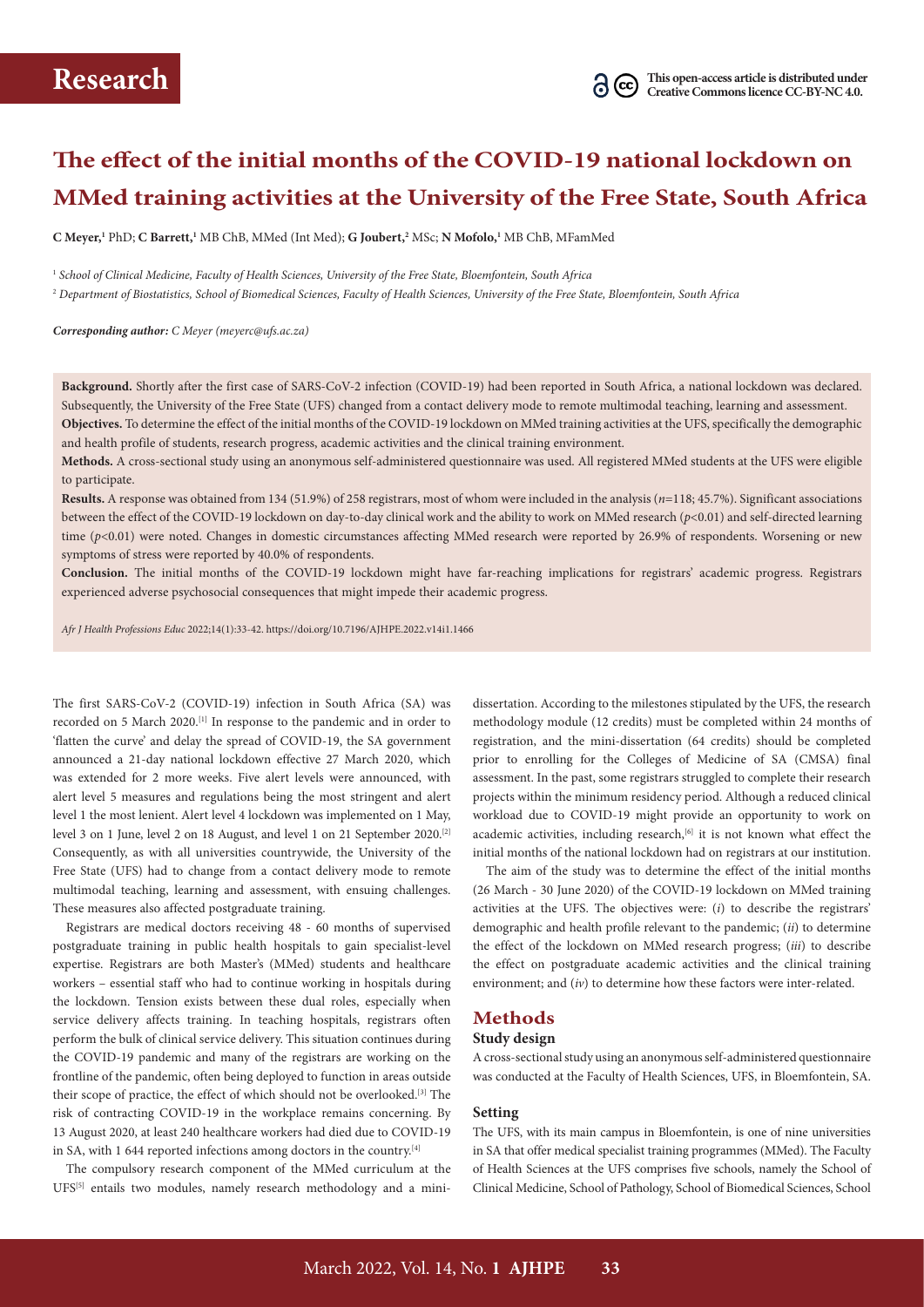of Health and Rehabilitation Sciences and School of Nursing. The MMed is offered in the School of Pathology (six disciplines, one of which is currently in abeyance) and the School of Clinical Medicine (25 disciplines, three of which had no registrars enrolled at the time of the study).

The Health Professions Council of SA (HPCSA) accredited training platforms for specialist training in the Free State are Universitas Academic Hospital, Pelonomi Academic Hospital, National Hospital, the Free State Psychiatric Complex and 3 Military Hospital in Bloemfontein, as well as Robert Mangaliso Sobukwe Hospital in Kimberley in the neighbouring Northern Cape Province. All training is performed in public hospitals.

#### **Participant selection**

MMed students (registrars) from all disciplines and registered as postgraduate students in the Faculty of Health Sciences were eligible to participate in the survey.

#### **Measurement**

A questionnaire was designed by the researchers (Appendix: [https://](https://www.samedical.org/file/1809) [www.samedical.org/file/1809\)](https://www.samedical.org/file/1809) considering the requirements set for MMed training by the different stakeholders in medical specialist training, namely the training institution (UFS), the registration body (HPCSA), the examining body (CMSA) and the employers of the registrars (e.g. the Free State Province Department of Health or the National Health Laboratory Service (NHLS)). The researchers represent various elements of MMed training in the institution, namely the head of the School of Clinical Medicine (NM), MMed research co-ordinator (CM), research methodology module leader (GJ) and clinical research director (CB). Based on their experience in MMed training, the questionnaire was face-validated by the researchers. A pilot study was not performed.

The Postgraduate Office of the Faculty of Health Sciences sent an email requesting participation to all registrars, with a link to the information document and questionnaire, on 14 June 2020, followed by two reminder emails before closing on 30 June 2020. The questionnaire could be completed within 10 minutes on various electronic devices. Participation was voluntary and anonymous.

All data from the questionnaire were automatically captured via the REDcap (Research Electronic Data Capture; Vanderbilt University, USA) survey software hosted at the UFS.

### **Statistical analysis**

Statistical analysis was performed by the Department of Biostatistics, Faculty of Health Sciences, UFS, using the statistical analysis software package SAS/ STAT version 9.4 (SAS Institute Inc., USA). Results were summarised by frequencies and percentages (categorical variables) and means and standard deviations or percentiles (numerical variables). Associations between categorical variables were analysed using  $\chi^2$ , or Fisher's exact test in the case of sparse cells. Qualitative data obtained from responses to the open-ended question were analysed by thematic analyses.

## **Ethical considerations**

Approval to perform the study was obtained from the heads of the Schools of Pathology (SoP) and Clinical Medicine (SoCM), and the dean of the Faculty of Health Sciences. The study was approved by the Health Sciences Research Ethics Committee (ref. no. UFS-HSD2020/1029/30006) and the vice-rector: research, UFS.

## **Results**

The questionnaire was distributed to all 258 registrars registered in the SoCM (*n*=238) and the SoP (*n*=20) at the time of the survey. In total, 134 responses were received (51.9% response rate), with 118 responses, representing 45.7% of the registrars at the UFS, included in the analysis. Sixteen incomplete questionnaires were excluded. Response rates of 43.3% (*n*=103/238) and 60.0% (*n*=12/20) were obtained from the SoCM and the SoP, respectively. Three respondents did not indicate their department of registration.

## **Demographic and health profile of registrars at the UFS**

Table 1 summarises the demographic data of the participants compared with the total UFS registrar population. A similar number of male (49.6%) and female (50.4%) respondents participated in the survey. More than half of the respondents (51.7%) were 30 - 34 years of age, and 28.3% were in their second year of study. Extension of residency time was reported by 12.0% (*n*=9/75) of registrars in a 4-year programme, none (*n*=0/6) in a 4.5-yearprogramme and 6.3% (*n*=2/32) in a 5-year programme.

The majority of the respondents (74.1%) were married, living together or had a life partner. The median number of people living in the household was 3 (range 1 - 10). One-fifth (20.5%) of the respondents resided alone. At the time of the survey, the majority of the respondents (98.2%) were not living with a person who had been diagnosed with COVID-19, while 2 (1.8%) had family members awaiting results. Slightly more than a quarter (26.9%) of respondents reported changes in their domestic circumstances that had an effect on the progress of their MMed research, with 38.0% reporting that an adult in their household had been retrenched or suffered a salary reduction.

The health profile of respondents relative to COVID-19, their psychiatric history and psychological response to COVID-19 are summarised in Table 2. Approximately 60% (*n*=70; 59.3%) of respondents had no underlying comorbidities regarded as poor prognostic factors for COVID-19, 11 (9.3%) respondents did not select any of the options, leaving one-third (*n*=37; 31.3%) of respondents who reported comorbidities. A body mass index  $>$  30 kg/m<sup>2</sup> and hypertension were reported by 14.8% and 13.0% of respondents, respectively, while two or more poor prognostic factors were reported by 12.2% (*n*=14/115) of respondents.

As shown in Table 2, 57.4% of respondents reported no previous or current psychiatric diagnosis, while some chose not to disclose a psychiatric diagnosis or did not select any option (7.0% and 7.8%, respectively). Major depression, anxiety disorder and burnout were reported by a number of respondents: 17.4%, 13.9% and 13.0%, respectively, while 19.6% (*n*=21/107) had two or more concomitant psychiatric diagnoses. No new psychiatric diagnosis or worsening of psychiatric symptoms was reported by 39.1% of respondents, while some respondents preferred not to indicate which psychiatric symptoms worsened, selected 'other', or did not answer the question (1.7%, 1.7% and 7.8%, respectively). Worsening or new symptoms of stress were reported most frequently (40.0%). More than one new psychiatric symptom or worsening of psychiatric symptoms was reported by 18.3% (*n*=21/115) of respondents, and 22.1% (*n*=25/113) experienced worsening of two or more psychiatric symptoms.

### **Effect of the lockdown on MMed research progress**

The respondents' feedback related to the effect of the lockdown on their MMed research progress is summarised in Table 3.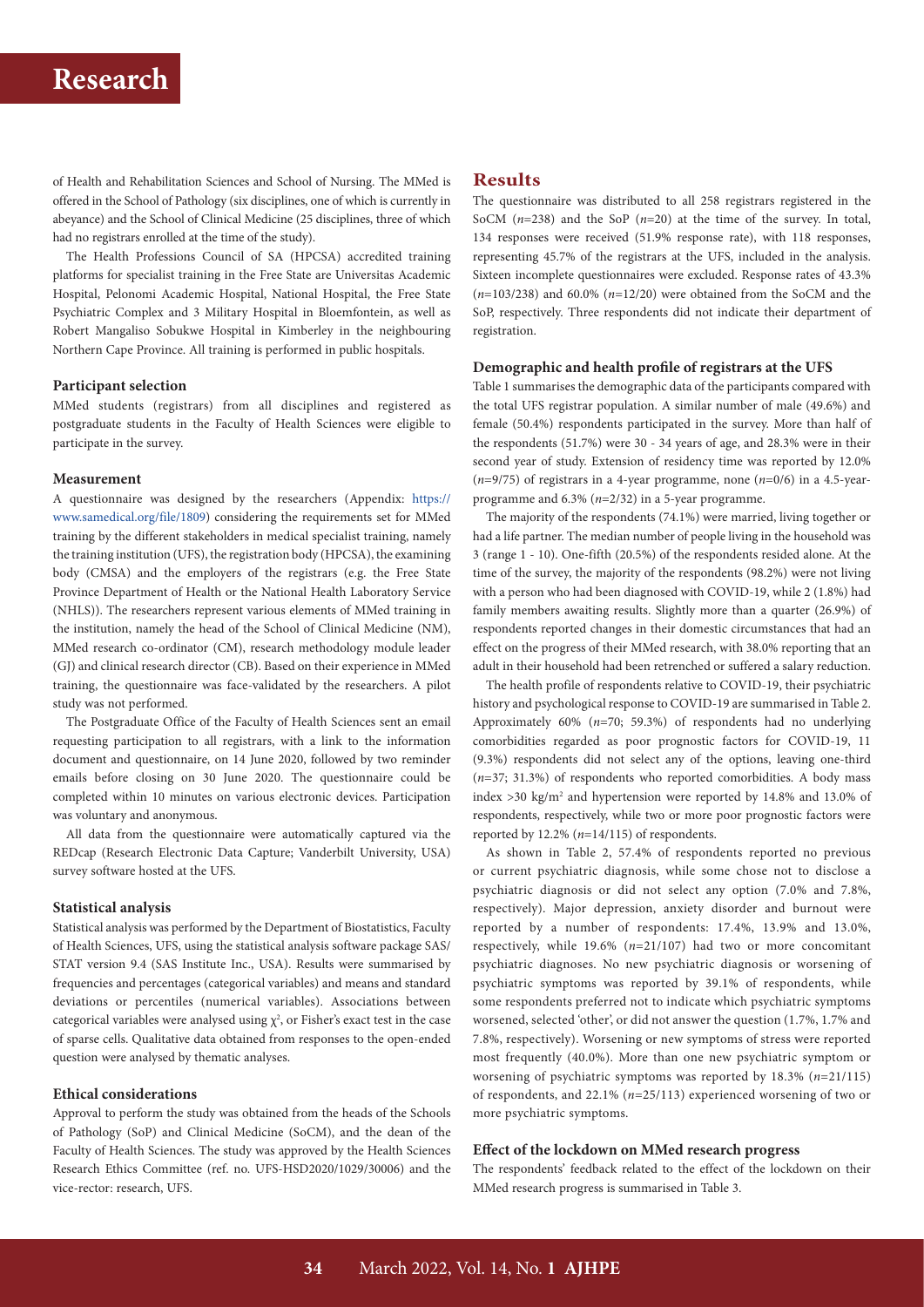**Table 1. Sex, age, marital status, field of specialisation and duration in training programme of respondents compared with the IUniversity of the Free State (UFS) registrar population at the time of survey**

|                                                                              | <b>Survey respondents</b> | <b>UFS</b> registrar population |
|------------------------------------------------------------------------------|---------------------------|---------------------------------|
| Variable                                                                     | $(n=118), n$ (%)          | $(n=258), n$ (%)                |
| Sex $(n=117)$                                                                |                           |                                 |
| Male                                                                         | 58 (49.6)                 | 158(61.2)                       |
| Female                                                                       | 59 (50.4)                 | 100(38.8)                       |
| Age (years) $(n=116)$                                                        |                           |                                 |
| $25 - 29$                                                                    | 20(17.2)                  | 19(7.4)                         |
| $30 - 34$                                                                    | 60(51.7)                  | 124(48.1)                       |
| $35 - 39$                                                                    | 19(16.4)                  | 62(24.0)                        |
| $40 - 44$                                                                    | 9(7.8)                    | 25(9.7)                         |
| $\geq 45$                                                                    | 8(6.9)                    | 28(10.9)                        |
| Marital status $(n=116)$                                                     |                           |                                 |
| Single                                                                       | 29(25.0)                  |                                 |
| Married/living together/life partner                                         | 86 (74.1)                 |                                 |
| Divorced/separated/widowed                                                   | 1(0.9)                    |                                 |
| Specialisation $(n=115)^*$                                                   |                           |                                 |
| School of Pathology $(n=12)$ : minimum duration of degree: 4 years           |                           |                                 |
| Anatomical pathology                                                         | 6(5.2)                    | 8(3.1)                          |
| Chemical pathology                                                           | 0(0)                      | 1(0.4)                          |
| Haematology and cell biology                                                 | 2(1.7)                    | 5(1.9)                          |
| Medical microbiology                                                         | 2(1.7)                    | 3(1.2)                          |
| Medical virology                                                             | 2(1.7)                    | 3(1.2)                          |
| School of Clinical Medicine ( $n=103$ ): minimum duration of degree: 4 years |                           |                                 |
| Anaesthesiology                                                              | 13(11.3)                  | 26(10.1)                        |
| Community health                                                             | 0(0)                      | 1(0.4)                          |
| Dermatology                                                                  | 2(1.7)                    | 3(1.2)                          |
| Family medicine                                                              | 6(5.2)                    | 17(6.6)                         |
| Internal medicine                                                            | 15(13.4)                  | 26(10.1)                        |
| Neurology                                                                    | 2(1.7)                    | 3(1.2)                          |
| Nuclear medicine                                                             | 1(0.9)                    | 1(0.4)                          |
| Oncology                                                                     | 3(2.6)                    | 9(3.5)                          |
| Otorhinolaryngology                                                          | 1(0.9)                    | 3(1.2)                          |
| Paediatrics and child health                                                 | 10(8.7)                   | 25(9.7)                         |
| Psychiatry                                                                   | 10(8.7)                   | 17(6.6)                         |
| Minimum duration of degree: 4.5 years                                        |                           |                                 |
| Ophthalmology                                                                | 6(5.2)                    | 9(3.5)                          |
| Minimum duration of degree: 5 years                                          |                           |                                 |
| Cardiothoracic surgery                                                       | 2(1.7)                    | 7(2.7)                          |
| Clinical imaging sciences                                                    | 7(6.1)                    | 12(4.7)                         |
| Forensic medicine                                                            | 1(0.9)                    | 5(1.9)                          |
| Neurosurgery                                                                 | 1(0.9)                    | 5(1.9)                          |
| Obstetrics and gynaecology                                                   | 9(7.8)                    | 20(7.8)                         |
| Orthopaedic surgery                                                          | 5(4.4)                    | 17(6.6)                         |
| Paediatric surgery <sup>†</sup>                                              | $\overline{\phantom{a}}$  | 3(1.2)                          |
| Plastic surgery                                                              | 1(0.9)                    | 3(1.2)                          |
| Surgery                                                                      | 7(6.1)                    | 18(7.0)                         |
| Urology                                                                      | 1(0.9)                    | 8(3.1)                          |
| Year of study $(n=113)$                                                      |                           |                                 |
| $\mathbf{1}$                                                                 | 21(18.6)                  | 48(18.6)                        |
| $\sqrt{2}$                                                                   | 32(28.3)                  | 69(26.7)                        |
| $\mathfrak{Z}$                                                               | 23 (20.4)                 | 49 (19.0)                       |
| $\overline{4}$                                                               | 19(16.8)                  | 41(15.9)                        |
| 5                                                                            | 15(13.3)                  | 41(15.9)                        |
| ${>}5\,$                                                                     | 3(2.7)                    | 10(3.9)                         |

\*There are currently no registrars registered for clinical pharmacology and medical genetics degrees. The emergency medicine and clinical pathology degrees are currently in abeyance.<br>'Responses from registrars in paediatri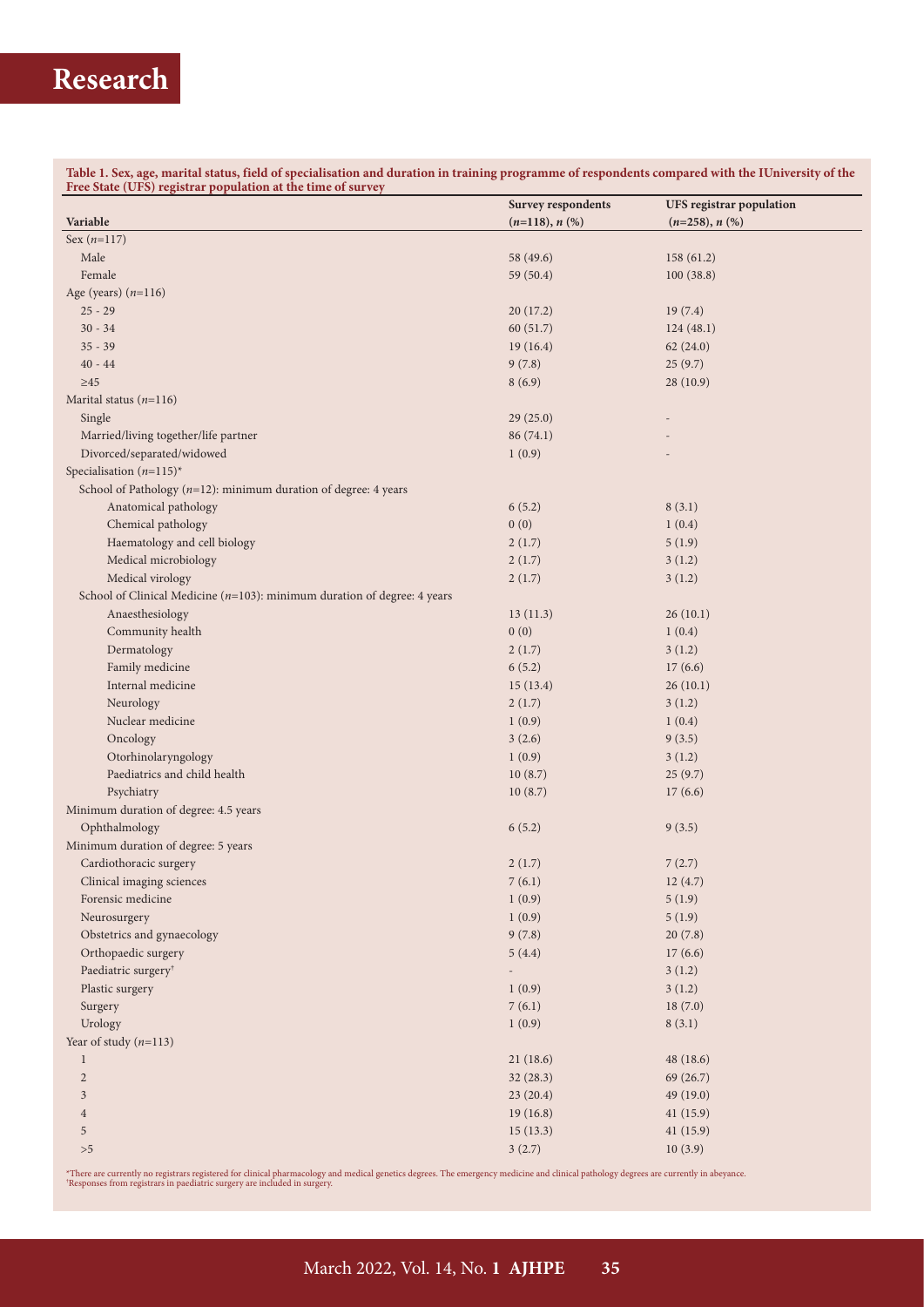| Table 2. Registrars' feedback on physical and psychiatric health-<br>related questions                                                      |                    |
|---------------------------------------------------------------------------------------------------------------------------------------------|--------------------|
| Question                                                                                                                                    | $n\left(\%\right)$ |
| Respondent reported SARS-CoV-2 infection $(n=115)$                                                                                          |                    |
| <b>Yes</b>                                                                                                                                  | 0(0)               |
| No                                                                                                                                          | 113 (98.3)         |
| Tested, awaiting results                                                                                                                    | 2(1.7)             |
| Reported poor prognostic factors for COVID-19 $(n=115)^*$                                                                                   |                    |
| None or no option selected                                                                                                                  | 79 (68.7)          |
| Body mass index > 30 kg/m <sup>2</sup>                                                                                                      | 17(14.8)           |
| Cardiovascular disease                                                                                                                      | 2(1.7)             |
| Chronic kidney disease                                                                                                                      | 1(0.9)             |
| Chronic pulmonary disease                                                                                                                   | 10(8.7)            |
| Current cancer                                                                                                                              | 0(0)               |
| <b>Diabetes</b>                                                                                                                             | 4(3.5)             |
| Immunosuppression                                                                                                                           | 1(0.9)             |
| Hypertension                                                                                                                                | 15(13.0)           |
| Organ transplant                                                                                                                            | 0(0)               |
| Other risk factors                                                                                                                          | 5(4.3)             |
| Use of biologics                                                                                                                            | 1(0.9)             |
| Reported previous or current psychiatric diagnosis                                                                                          |                    |
| $(n=115)^{*}$                                                                                                                               |                    |
| None or no option selected                                                                                                                  | 75(65.2)           |
| Anxiety disorder                                                                                                                            | 16(13.9)           |
| Bipolar mood disorder                                                                                                                       | 0(0)               |
| Burnout                                                                                                                                     | 15(13.0)           |
| Major depression                                                                                                                            | 20(17.4)           |
| Post-traumatic stress disorder                                                                                                              | 3(2.6)             |
| Prefer not to say                                                                                                                           | 8(7.0)             |
| Other                                                                                                                                       | 0(0)               |
| <b>Stress</b>                                                                                                                               | 8(7.0)             |
| Reported new or worsening psychiatric symptoms                                                                                              |                    |
| $(n=115)^{*}$                                                                                                                               |                    |
| None or no option selected                                                                                                                  | 49 (42.6)          |
| Anxiety disorder                                                                                                                            | 25(21.7)           |
| Bipolar mood disorder                                                                                                                       | 0(0)               |
| Burnout                                                                                                                                     | 23(20.0)           |
| Major depression                                                                                                                            | 5(4.4)             |
| Post-traumatic stress disorder                                                                                                              | 1(0.9)             |
| Prefer not to say                                                                                                                           | 2(1.7)             |
| Other                                                                                                                                       | 2(1.7)             |
| <b>Stress</b>                                                                                                                               | 46(40.0)           |
| SARS-CoV-2 = severe acute respiratory syndrome coronavirus 2; COVID-19 = coronavirus disease<br>2019.<br>'More than one option was allowed. |                    |

The vast majority of respondents had completed the research methodology module (89.9%), but 46.2% had not yet obtained final institutional ethics committee approval for their research protocols. Nearly a quarter of the respondents who were >24 months into the programme (23.3%; *n*=14/60) had missed the milestone of obtaining institutional ethics approval by 24 months of residency time. Sixty-seven (57.3%) of 117 respondents reported doing retrospective data collection. A fifth (*n*=9/41; 22.0%) of respondents who conducted prospective studies were in the data collection phase at the time of the survey. With regard to the registrars on extension of residency time, 5 had not yet completed their research, 1 reported preparing a protocol, 1 reported being in the process of collecting data and 3 were writing the final research report.

In terms of the effect of the COVID-19 lockdown on time available to spend on MMed research, 46.5% of respondents reported no change. However, 27.1% of respondents reported that they had less time, and 9.7% reported that they had no time to work on MMed research. With reference to adhering to the UFS milestones for MMed research, 49.6% of the respondents reported that the lockdown had affected their ability to comply with the requirements, while 25.7% reported no effect on compliance.

Specific challenges related to their MMed research were reported by a notable number of respondents. Sixty-three (53.4%) respondents reported increased domestic duties due to lockdown, while psychological effects of working during the COVID-19 pandemic and the clinical workload related to COVID-19 were reported by 43.2% and 35.6%, respectively. Approximately one-third (31.4%) reported challenges with caring for and schooling children at home. Other challenges included restricted access to the library/librarian (27.1%), problems with access to patients or data (14.4%) and difficulties presenting the research proposal at a departmental research meeting (11.0%).

Forty-two participants responded to an open-ended question pertaining to challenges experienced during the lockdown. Themes that emerged were challenges regarding research and academic activities (35.7% of those responding to this question), challenges regarding the clinical working environment (7.1%), responsibilities towards children (47.6%), increased domestic responsibilities (42.9%) and emotional (14.3%) and financial challenges (9.5%).

### **Effect of the lockdown on postgraduate academic activities and the clinical training environment**

The effects of the lockdown on postgraduate academic activities and the clinical training environment are summarised in Table 4. Only 8.6% reported that face-to-face academic meetings continued, while the use of electronic platforms only or a combination of electronic and face-toface academic meetings was reported by 48.7% and 18.0%, respectively. Cancelling of all academic meetings was reported by 24.8% of respondents. In terms of the frequency of postgraduate academic meetings, 50.9% of respondents reported a decrease in the number of meetings, while 24.1% reported that no meetings took place.

Regarding the effect of lockdown on self-directed learning time, similar numbers of respondents reported that less time (37.1%) or more time (35.3%) was available. Two-thirds of respondents reported that the lockdown affected their ability to comply with the CMSA logbook, clinical rotations and clinical exposure.

Half of the respondents reported that they felt adequately prepared and trained to work in the frontline of the COVID-19 pandemic. It was noteworthy that 45.2% of respondents reported a decrease in their dayto-day clinical workload and activities, while 27.8% reported no change in workload. With regard to after-hours workload and activities, 38.3% of respondents reported unchanged conditions. A similar number (37.4%) reported an increase in their after-hours workload.

Slightly more than half of the respondents (51.3%) reported that they were part of a COVID-19 task team or involved in COVID-19 clinical work. The vast majority of respondents (74.6%) reported anxiety when nominated to a COVID-19 task team or when performing COVID-19 clinical work, although only 30.1% reported having direct contact with COVID-19 patients in the clinical environment. Most respondents (84.4%) expressed concern about infecting family members owing to the nature of the clinical training environment.

Most (*n*=80/116; 69.0%) respondents were satisfied with the communication received from the UFS Faculty of Health Sciences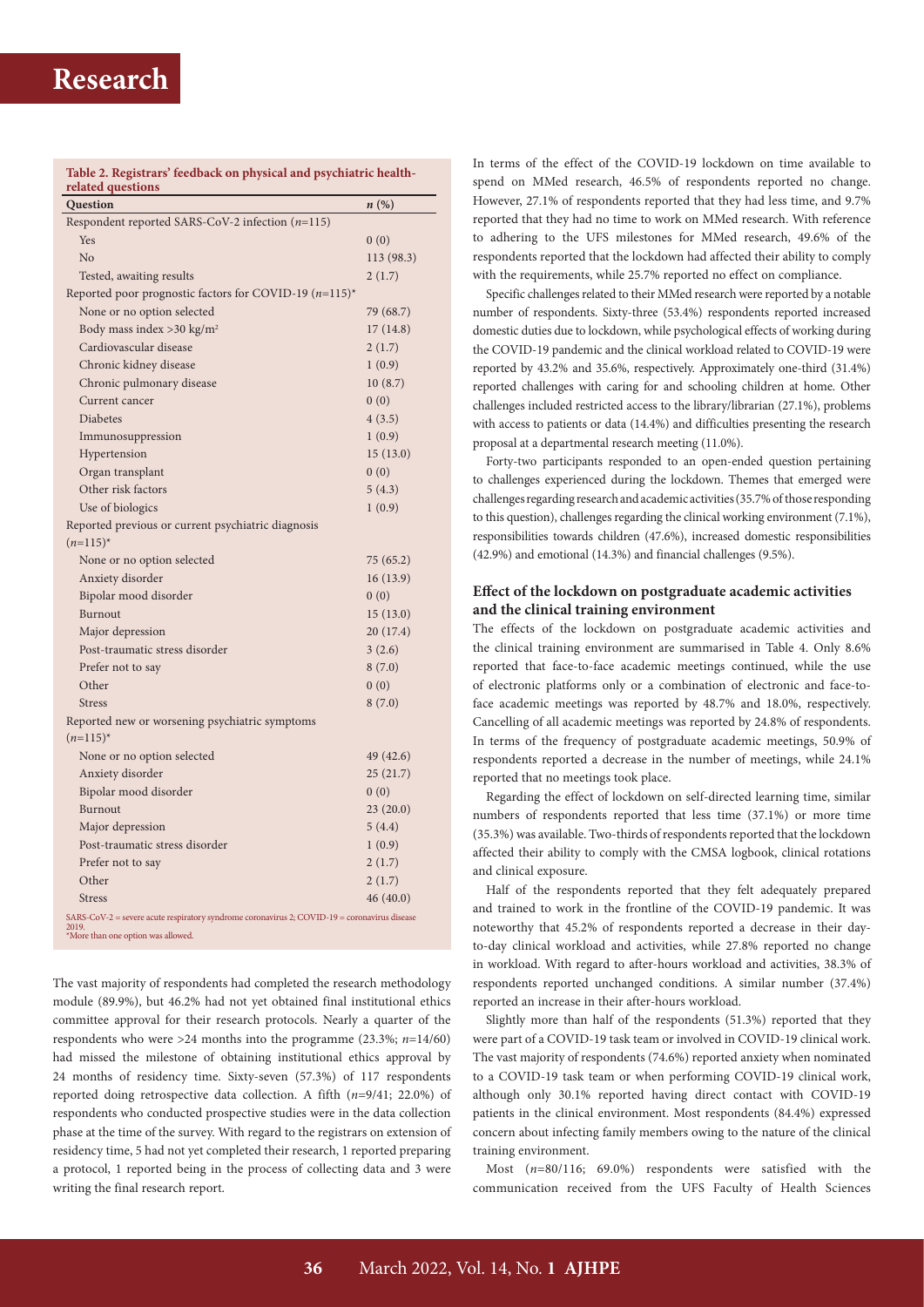| Question<br>n(%)                                                                        |  |
|-----------------------------------------------------------------------------------------|--|
| Research methodology module $(n=118)$                                                   |  |
| Completed research methodology module<br>105(89.0)                                      |  |
| Not completed research methodology module<br>13(11.0)                                   |  |
| Current status of the MMed research project $(n=117)$                                   |  |
| MMed research not started yet<br>14(12.0)                                               |  |
| Preparing a protocol<br>28(24.0)                                                        |  |
| Protocol submitted to HSREC<br>12(10.2)                                                 |  |
| HSREC final approval obtained<br>5(4.3)                                                 |  |
| Collecting data<br>19(16.2)                                                             |  |
| Analysing data<br>7(6.0)                                                                |  |
| Preparing final manuscript<br>12(10.3)                                                  |  |
| Manuscript submitted for assessment<br>7(6.0)                                           |  |
| Corrections completed and research passed<br>2(1.7)                                     |  |
| Preparing manuscript for publication<br>5(4.3)                                          |  |
| Published MMed research<br>6(5.1)                                                       |  |
| Study design $(n=116)$                                                                  |  |
| Descriptive<br>65(56.0)                                                                 |  |
| Cross-sectional study<br>19(16.4)                                                       |  |
| Cohort study<br>12(10.3)                                                                |  |
| Case-control study<br>3(2.6)                                                            |  |
| Randomised controlled clinical trial<br>4(3.5)                                          |  |
| Systematic review or meta-analysis<br>3(2.6)                                            |  |
| Case report<br>1(0.9)                                                                   |  |
| Case series<br>0(0)                                                                     |  |
| Not yet decided<br>9(7.8)                                                               |  |
| Type of data collection $(n=115)$                                                       |  |
| Prospective<br>42(36.5)                                                                 |  |
| Retrospective<br>66 (57.4)                                                              |  |
| Not yet decided<br>7(6.1)                                                               |  |
| Effect of COVID-19 lockdown on MMed research $(n=114)$                                  |  |
| More time to work on MMed research<br>19(16.7)                                          |  |
| Time to work on MMed research is unchanged<br>53 (46.5)                                 |  |
| Less time to work on MMed research<br>31(27.2)                                          |  |
| No time to work on MMed research<br>11(9.7)                                             |  |
| Effect of lockdown on supervisor feedback $(n=113)$                                     |  |
| Easier to obtain feedback from supervisor<br>6(5.3)                                     |  |
| Feedback from supervisor unchanged<br>57(50.4)                                          |  |
| Harder to obtain feedback from supervisor<br>19(16.8)                                   |  |
| Nothing to discuss with supervisor<br>19(16.8)                                          |  |
| No supervisor yet<br>12(10.6)                                                           |  |
| Effect of lockdown on ability to adhere to MMed research milestones ( $n=113$ )         |  |
| Ability to adhere to MMed research milestones affected<br>56 (49.6)                     |  |
| No effect on MMed research milestones<br>29(25.7)                                       |  |
| Too soon to say<br>28 (24.8)                                                            |  |
| HSREC = Health Sciences Research Ethics Committee; COVID-19 = coronavirus disease 2019. |  |

postgraduate administration office regarding studies and research, while 40.0% (*n*=46/115) were satisfied with the communication received from the Free State Province Department of Health and their respective departments about clinical workload and wellbeing.

Table 5 shows the association between the responses regarding the effects of COVID-19 lockdown on day-to-day clinical work, being seconded to a COVID-19 task team or requested to work with COVID-19 patients, and changed circumstances at home that affected MMed research progress on the one hand, and responses regarding the ability to perform certain MMed-related tasks on the other. A significant association was noted between the effect of the COVID-19 lockdown on day-to-day clinical work and how the ability to work on MMed research was affected  $(p<0.01)$ , with those with an increased workload being more likely to report less time to work on MMed research and self-directed learning time ( $p$ <0.01). No association between changes in the day-to-day clinical workload and ability to adhere to MMed milestones (*p*=0.20) was found.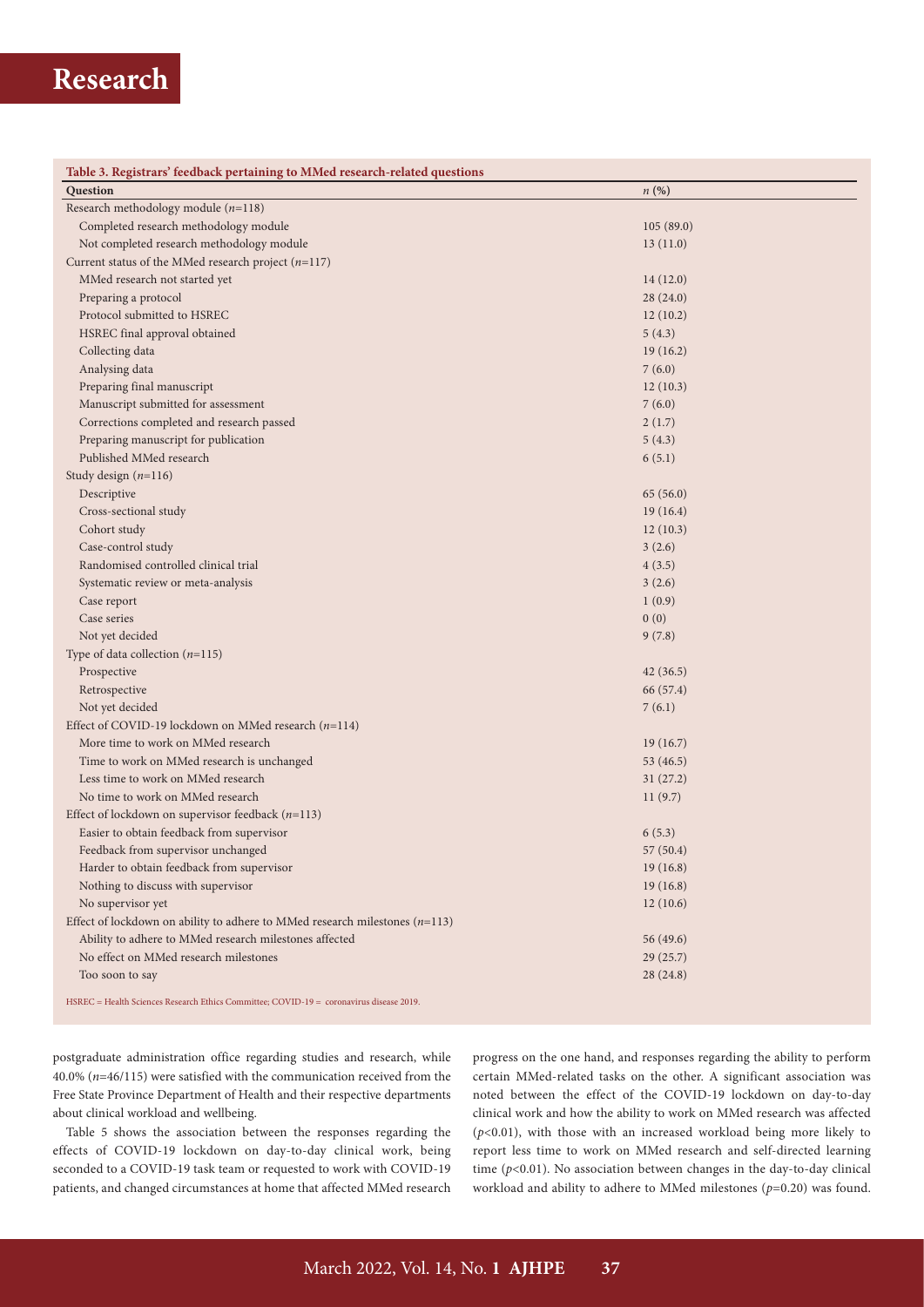| Table 4. Registrars' feedback pertaining to the academic programme and clinical training environment                   |           |
|------------------------------------------------------------------------------------------------------------------------|-----------|
| <b>Question</b>                                                                                                        | n(%)      |
| Type of postgraduate academic meetings $(n=117)$                                                                       |           |
| All academic meetings cancelled                                                                                        | 29(24.8)  |
| Electronic platforms used for academic meetings                                                                        | 57 (48.7) |
| Face-to-face academic meetings continued                                                                               | 10(8.6)   |
| Combination of electronic and face-to-face academic meetings                                                           | 21(18.0)  |
| Frequency of postgraduate academic meetings $(n=116)$                                                                  |           |
| Academic meetings cancelled                                                                                            | 28(24.1)  |
| Less frequent academic meetings                                                                                        | 57 (50.9) |
| Frequency of academic meetings unchanged                                                                               | 22(19.0)  |
| More frequent academic meetings                                                                                        | 7(6.0)    |
| Effect of COVID-19 lockdown on self-directed learning time $(n=116)$                                                   |           |
| More time for self-directed learning                                                                                   | 41(35.3)  |
| No change in self-directed learning time                                                                               | 32(27.6)  |
| Less time for self-directed learning                                                                                   | 43(37.1)  |
| Effect of COVID-19 lockdown on ability to comply with CMSA logbook, clinical rotations and clinical exposure $(n=115)$ |           |
| Effect reported                                                                                                        | 78 (67.8) |
| No effect reported                                                                                                     | 37(32.2)  |
| Self-reported preparedness to work in frontline of COVID-19 pandemic $(n=115)$                                         |           |
| Adequately prepared and trained                                                                                        | 57 (49.6) |
| Inadequately prepared and trained                                                                                      | 58 (50.4) |
| Effect of COVID-19 on day-to-day clinical workload and activities $(n=115)$                                            |           |
| Workload less than before                                                                                              | 52 (45.2) |
| Workload unchanged                                                                                                     | 32(27.8)  |
| Workload more than before                                                                                              | 31(27.0)  |
| Effect of COVID-19 on after-hours workload and activities $(n=115)$                                                    |           |
| Workload less than before                                                                                              | 28(24.4)  |
| Workload unchanged                                                                                                     | 44 (38.3) |
| Workload more than before                                                                                              | 43 (37.4) |
| Nomination to COVID-19 task teams or COVID-19 clinical work $(n=115)$                                                  |           |
| Yes                                                                                                                    | 59 (51.3) |
| N <sub>o</sub>                                                                                                         | 56 (48.7) |
| Type of task team (more than one option was allowed) $(n=59)$                                                          |           |
| National Department of Health task team                                                                                | 1(1.7)    |
| Provincial Department of Health task team                                                                              | 1(1.7)    |
| Hospital-specific task team                                                                                            | 21(35.6)  |
| Department-specific task team                                                                                          | 20(33.9)  |
| Clinical work with COVID-19 patients                                                                                   | 40(67.8)  |
| Other                                                                                                                  | 5(8.5)    |
| Reported anxiety when nominated to COVID-19 task team or COVID-19 clinical work $(n=59)$                               |           |
| Yes                                                                                                                    | 44 (74.6) |
| No                                                                                                                     | 15(25.4)  |
| Direct contact with any COVID-19 patients in clinical training environment $(n=113)$                                   |           |
| Yes                                                                                                                    | 34(30.1)  |
| No                                                                                                                     | 79 (69.9) |
| Concern expressed about infecting family due to nature of clinical training environment $(n=115)$                      |           |
| Yes                                                                                                                    | 97 (84.4) |
| N <sub>o</sub>                                                                                                         | 18(15.7)  |
|                                                                                                                        |           |
| COVID-19 = coronavirus disease 2019; CMSA = Colleges of Medicine of South Africa.                                      |           |

Increased day-to-day clinical workload and being seconded to a COVID-19 task team or requested to work with COVID-19-positive patients were both reported to affect registrars' ability to comply with the requirements of the CMSA logbook, clinical rotations and clinical exposure (*p*=0.04 and *p*=0.02, respectively). No association was noted between being seconded to a task team or requested to work with COVID-19 patients and the ability to work on MMed research  $(p=0.76)$ , the ability to adhere to the milestones for MMed research (*p*=0.77) or self-directed learning time (*p*=0.26). Registrars who experienced lockdown-related changes in domestic circumstances that affected MMed research progress were more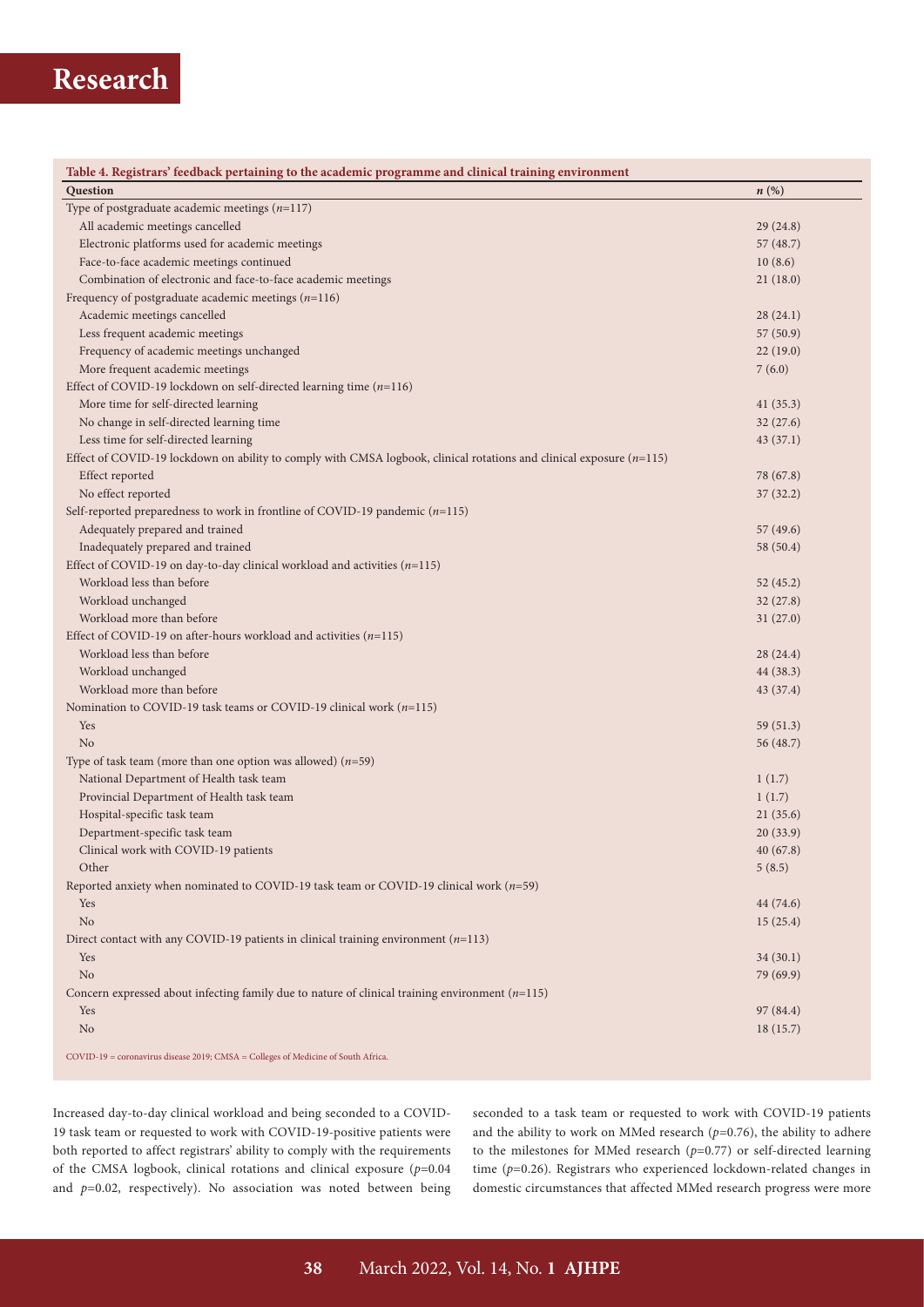| Table 5. Association between lockdown-related effects and the ability to perform certain MMed-related tasks |                        |                                  |           |           |                                           |                                        |           |
|-------------------------------------------------------------------------------------------------------------|------------------------|----------------------------------|-----------|-----------|-------------------------------------------|----------------------------------------|-----------|
|                                                                                                             |                        |                                  |           |           | Seconded to any task team or requested to |                                        |           |
|                                                                                                             |                        | Effect of lockdown on day-to-day |           |           | work with COVID-19-positive patients,     | Changed circumstances at home that     |           |
| Area of academic and research-related                                                                       |                        | clinical workload, n (%)         |           |           | n(%)                                      | affected MMed research progress, n (%) |           |
| tasks affected by lockdown                                                                                  | Less                   | Unchanged                        | More      | Yes       | $\overline{\mathsf{x}}$                   | Yes                                    | ž         |
| Able to work on MMed research                                                                               | $n=111$                |                                  |           | $n=111$   |                                           | $n=107$                                |           |
| More time                                                                                                   | 12(25.0)               | 3(9.4)                           | 4(12.9)   | 11 (19.6) | 8(14.6)                                   | 1(3.5)                                 | 18(23.1)  |
| Unchanged time                                                                                              | 29(60.4)               | 16(50.0)                         | 5(16.1)   | 23 (41.1) | 27 (49.1)                                 | 10(34.5)                               | 39 (50.0) |
| Less time                                                                                                   | (8.3)<br>$\frac{4}{5}$ | 11(34.4)                         | 16(51.6)  | 17(30.4)  | 14(25.5)                                  | 13 (44.8)                              | 16 (20.5) |
| No time                                                                                                     | 3(6.3)                 | 2(6.3)                           | 6(19.4)   | 5(8.9)    | 6(10.9)                                   | 5(17.3)                                | 5(6.4)    |
| Able to adhere to the milestones for MMed research                                                          | $n=110$                |                                  |           | $n=110$   |                                           | $n=107$                                |           |
| Yes                                                                                                         | 20(41.7)               | 18(58.1)                         | 18 (58.1) | 27(48.2)  | 29(53.7)                                  | 21 (72.4)                              | 32(41.0)  |
| $\overline{X}$                                                                                              | (35.4)<br>17           | 4(12.9)                          | 7(22.6)   | 14 (25.0) | 14 (25.9)                                 | 7(24.1)                                | 22 (28.2) |
| Too soon to say                                                                                             | 11(22.9)               | 9(29.0)                          | 6(19.4)   | 15 (26.8) | 11(20.4)                                  | 1(3.5)                                 | 24 (30.8) |
| Self-directed learning time                                                                                 | $n = 114$              |                                  |           | $n = 114$ |                                           | $n=0$                                  |           |
| More time                                                                                                   | 24(47.1)               | 10(31.3)                         | 6(19.4)   | 17(28.8)  | 23(41.8)                                  |                                        |           |
| Unchanged time                                                                                              | (33.3)<br>17           | 12(37.5)                         | 2(6.5)    | 16 (27.1) | 15(27.3)                                  |                                        |           |
| Less time                                                                                                   | 10(19.6)               | 10(31.3)                         | 23 (74.2) | 26 (44.1) | 17(30.9)                                  |                                        |           |
| Able to comply with requirements of CMSA logbook,<br>clinical rotations and clinical exposure               | $n = 113$              |                                  |           | $n = 113$ |                                           | $n=0$                                  |           |
| Yes                                                                                                         | (68.6)<br>35           | 17(53.1)                         | 25(83.3)  | 46 (78.0) | 31 (57.4)                                 |                                        |           |
| $\overline{a}$                                                                                              | (31.4)<br>16           | 15 (46.9)                        | 5(16.7)   | 13(22.0)  | 23(42.6)                                  |                                        |           |
| CMSA = Colleges of Medicine of South Africa.                                                                |                        |                                  |           |           |                                           |                                        |           |

likely to report less or no time for research (*p*<0.01), and an inability to adhere to MMed research milestones ( $p$ <0.01).

The frequency of departmental meetings was not associated with day-to-day clinical workload, after-hours workload or being seconded to a task team or requested to work with COVID-19-positive patients.

Among the respondents who had been seconded to a COVID-19 task team or requested to work with COVID-19-positive patients, an association was noted between feeling inadequately prepared and trained to work on the frontline of the pandemic and experiencing anxiety when requested to work with COVID-19-positive patients. Of the respondents who reported that they were adequately prepared and trained to work on the frontline of the pandemic, approximately twothirds (62.5%) nonetheless reported anxiety when requested to work with COVID-19 patients, compared with 88.9% of those who reported that they did not feel adequately prepared and trained (*p*=0.02).

### **Discussion**

This study showed that the initial months of the COVID-19 lockdown affected registrars' MMed research progress, postgraduate academic activities and the clinical training environment. The most notable health concern was an increase in the incidence and worsening of selfreported stress.

The response rate for this questionnaire was similar to a previously published study sampling registrars in SA.[7] Departments with the highest percentage of responses in both the SoP and the SoCM were in line with the departmental size.

The self-reported prevalence of obesity and hypertension was lower than that of the general SA population<sup>[8]</sup> and healthcare workers in Limpopo Province.[9] The prevalence of burnout among respondents was markedly lower than previously reported.<sup>[10-14]</sup> Compared with medical students and medical doctors, fewer respondents reported depression<sup>[11,15]</sup> and anxiety disorder.<sup>[15]</sup> Under-recognition of burnout, depression and anxiety among registrars might have contributed to the low prevalence of burnout in our study.

Although it was alarming that 40% of respondents experienced worsening of stress so early in the pandemic, the reported stress was lower than COVID-19-related stress levels experienced by the general SA population, which increased by 56% between the start of the pandemic and mid-October 2020.<sup>[16]</sup> Healthcare workers, including registrars, working on the frontline of the COVID-19 pandemic experience symptoms of depression, anxiety, insomnia, distress, fear for family, friends and co-workers and fear of infecting people at home. Concerns about the discomfort of isolation, resource allocation and availability of personal protective equipment have been raised by healthcare workers both locally and abroad.<sup>[17-20]</sup> Many of these concerns were echoed in our findings.

Despite satisfactory interaction among registrars, the postgraduate office and clinical departments, psychological support was lacking. Screening for burnout and psychological symptoms is a necessary intervention that should be considered when facing global disease outbreaks. The present study was not designed to identify the causes and contributing factors for psychiatric conditions.

The tension between the dual role of healthcare worker and student in the COVID-19 era has recently highlighted the challenge of balancing priorities of patient care and training, including access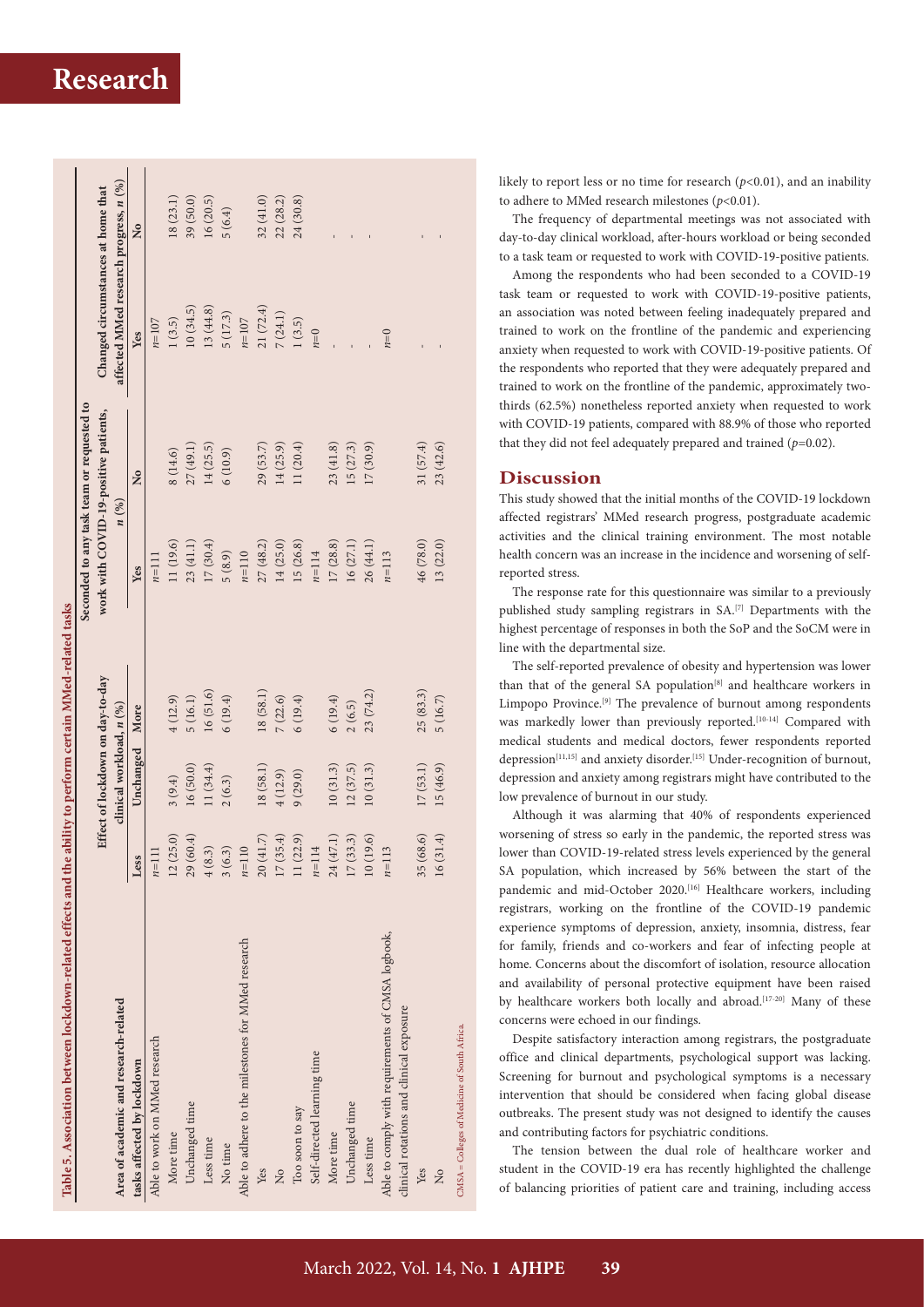to surgical cases and clinical exposure.<sup>[3,21]</sup> The reduced clinical caseload has caused some training programmes to change their didactic, surgical and clinical education to accommodate the consequences of the pandemic, while at the same time, institutions have been rethinking their assessment and graduation requirements.<sup>[6,22-26]</sup> In light of the COVID-19 pandemic, the senate of the CMSA, the examining body for specialist medical qualifications in SA, announced the postponement of oral/clinical/practical examinations of the first semester of 2020 to the second semester of 2020.[27] While the HPCSA has given guidance on how undergraduate medical training could continue during the COVID-19 pandemic, they failed to provide input on the management of postgraduate training, with the exception of a general announcement that practitioners were expected to continuously update their professional knowledge and skills to effectively manage patients in the context of the pandemic and other health conditions of public health importance.[28]

At a media briefing on 14 May 2020, Higher Education Minister Blade Nzimande announced that '[f]rom 1 June 2020, all institutions would offer forms of remote multimodal flexible teaching and learning, supported by approved resourced plans.'<sup>[29]</sup> Remote multimodal teaching has certain shortcomings, and especially does not address all the needs of clinical training and the current requirements for logbooks, as stipulated by the CMSA. COVID-19 has prompted educational transformation and stimulated the debate on work-based assessment by the CMSA and identification of entrustable professional activities in SA, which could be regarded as positive outcomes of the pandemic.

COVID-19 and the lockdown may well affect timeous completion of residency for many registrars, given the large number who reported that lockdown affected CMSA logbook requirements, clinical rotations and experience, and the reduction or cancellation of academic meetings. These factors may have far-reaching implications. In the Free State Province, registrar employment contracts expire at the end of the allocated residency time. Consequently, registrars who do not complete their residency within the stipulated time may be left insufficiently prepared for examinations, as well as unemployed. Registrars likely to be most affected were those who were already behind their first milestone (obtaining final ethics committee approval for the research component of the MMed by 24 months) early in the pandemic, which represents 23.3% of the respondents in this cohort.

Various other factors should be considered when deciding on extension of residency time. It is important to identify registrars who experienced a higher day-to-day clinical workload due to the COVID-19 lockdown. Their increased workload affected both the ability to work on their MMed research and their self-directed learning time. Both increased day-to-day clinical work and being seconded to a task team or requested to work with COVID-19-positive patients affected registrars' ability to comply with CMSA logbook requirements, clinical exposure and rotations. Conversely, the lockdown resulted in cancellation of elective surgeries and significant reductions in both non-trauma- and trauma-related surgical admissions in the initial month of the lockdown (27 March - 30 April 2020), which might further affect registrars' ability to comply with logbook requirements.<sup>[3,30]</sup>

It is concerning that over a quarter of registrars experienced changes in domestic circumstances that affected their MMed research, significantly associated with no or decreased time to do research, resulting in nonadherence to the required milestones. Such challenges may have had farreaching consequences on the demand for registrars' time, and may further affect their academic progress. Considering these factors, the UFS and the

Free State Department of Health (FSDoH) made provision for the extension of residency time for several registrars. At this stage, the long-term impact of extending residency time on the institution and the country is unclear.

From what we have learnt from the effects of the initial months of the COVID-19 lockdown, we recommend that departments frequently monitor individual registrars' clinical exposure, logbook requirements, portfolio of learning, academic milestones and research progress. This will allow for informed decisions on timeous and appropriate interventions. In line with how adult postgraduate training should be structured, learning through feedback and reflection is especially relevant to mitigate delayed academic progress during the COVID-19 pandemic. 'Modernised' workplacebased assessment (WPBA) and feedback are strong tools in the MMed training armamentarium to evaluate individual registrar progress to inform appropriate remedial actions.<sup>[31,32]</sup> The importance of WPBA, as well as the supporting role of the clinical supervisor and mentor during this time, cannot be overemphasised.

In order to support registrar research during the lockdown, we recommend frequent departmental research meetings, scheduled supervisor-student consultations and targeted remedial interventions where necessary. All of these actions are easy to implement on a virtual platform. Structured mentoring programmes, which have been shown to be useful in improving research productivity and clinical skill advancement, may also benefit registrars.[33]

The COVID-19 lockdown has not only affected training and research, but also examinations. The CMSA postponed the 2020 first semester clinical examinations, as well as the second semester 2020 examinations. In light of this and the aforementioned factors, the training institution (UFS) and employers (FSDoH and NHLS) were required to make provision for extension of residency time. Long-term sequelae of the COVID-19 pandemic may make it necessary for universities, the CMSA and the HPCSA to review the minimum duration of MMed courses in order for registrars to fulfil the requirements for clinical experience and to complete their research.

Our study highlights the need to invest in registrar wellness. Registrars who suffer psychological consequences of the pandemic should be referred to the appropriate staff/registrar wellness programmes. A registrar wellness programme should be established in collaboration between the training institution, the employer and trainees, with interventions both at organisational and individual level. Establishment of a registrar wellness programme will require dedicated leadership, a wellness committee, regular needs assessments, assessment of trainee wellness, targeted interventions and regular reassessment.<sup>[34]</sup>

Although the present study did not investigate the role of peer support, it is acknowledged as an important aspect of resident support. Peer support groups are easy to implement and require minimal resources. 'Ice-cream rounds' (ICRs)[35] have been implemented in some Canadian institutions where trainees can discuss their work challenges and offer support with the aim of building resilience. ICRs have been shown to normalise challenges in medical training, decrease stress, reduce feelings of burnout and anxiety and improve collegiality between students, and can also be hosted virtually.<sup>[36-39]</sup> Departments should capitalise on the important role that peer support can play in specialist training and research. Further research to determine the causes and extent of the psychosocial stressors of registrars during the pandemic may identify other targeted interventions.

We acknowledge that registrars who were adversely affected by the lockdown might not have had or made time to complete the questionnaire.